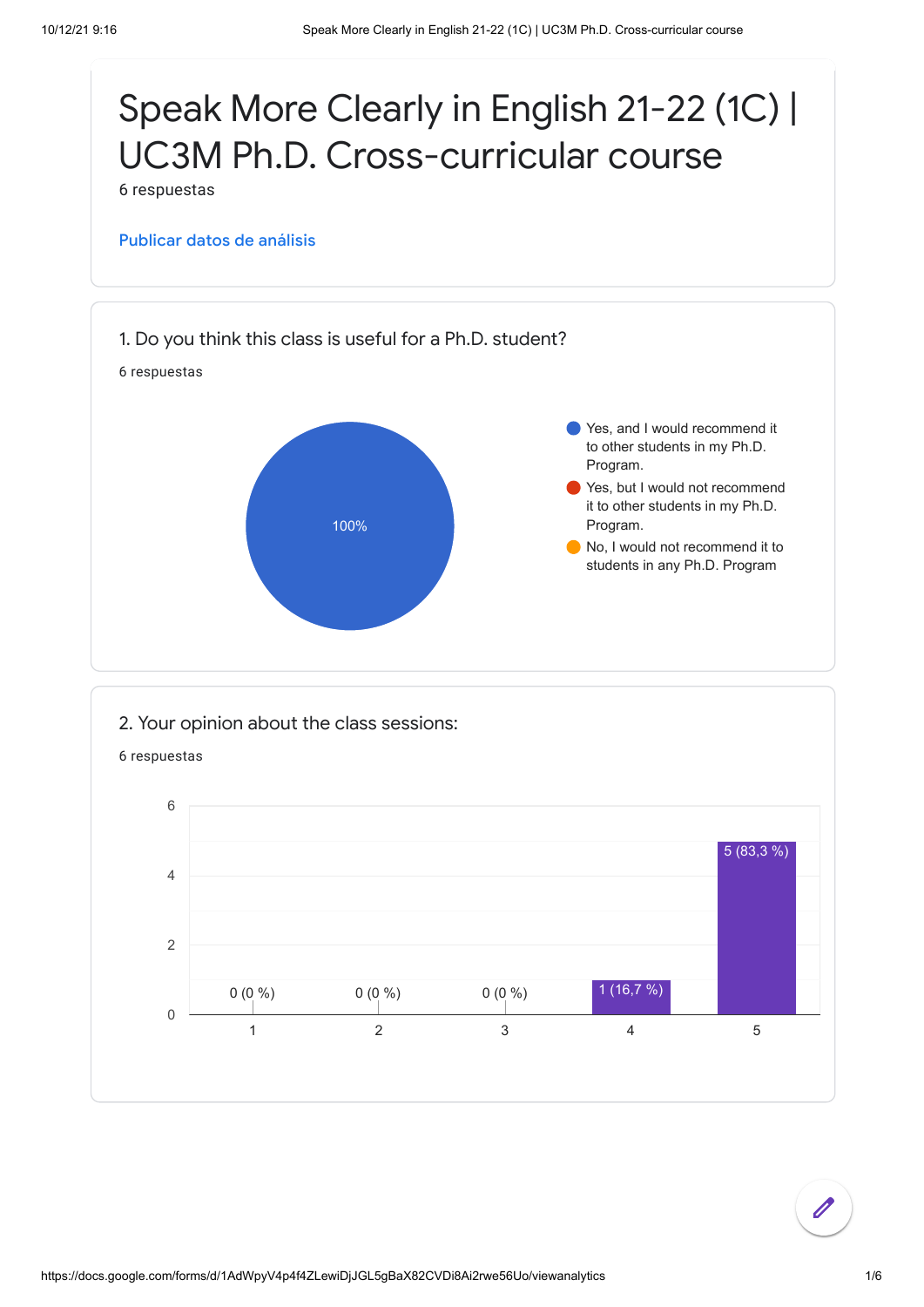







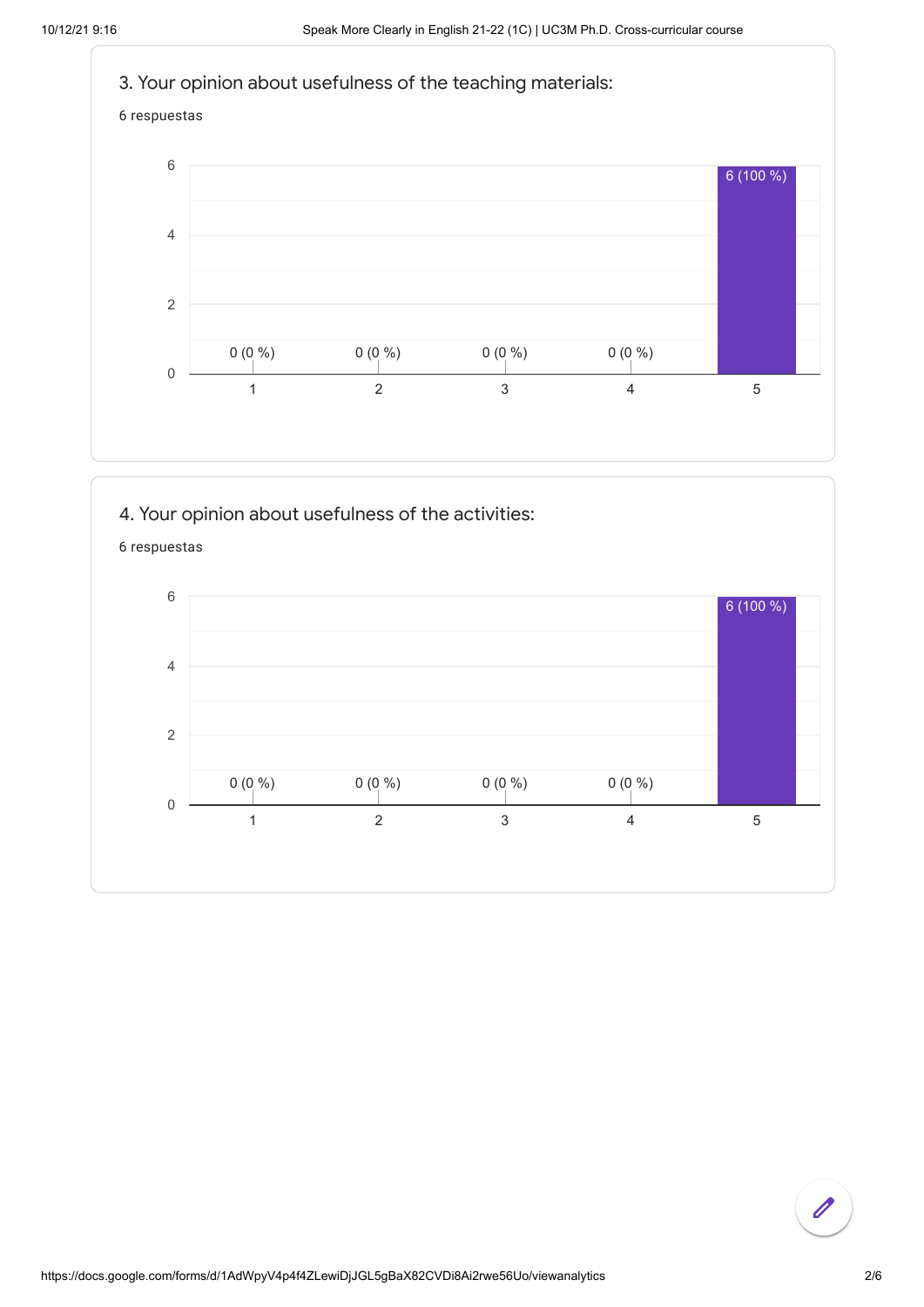

6. Which activities or topics did you consider the most attractive or interesting? 5 respuestas

The articulation exercises and how unnatural is public speaking.

The focus on the affective/emotional dimension of communication

Everything was great

The role play when we using the tongue twisters, telling story, and read song.

## 1. chuncking

2. activities where we saw that the emphasis on a different word changed the meaning of the sentence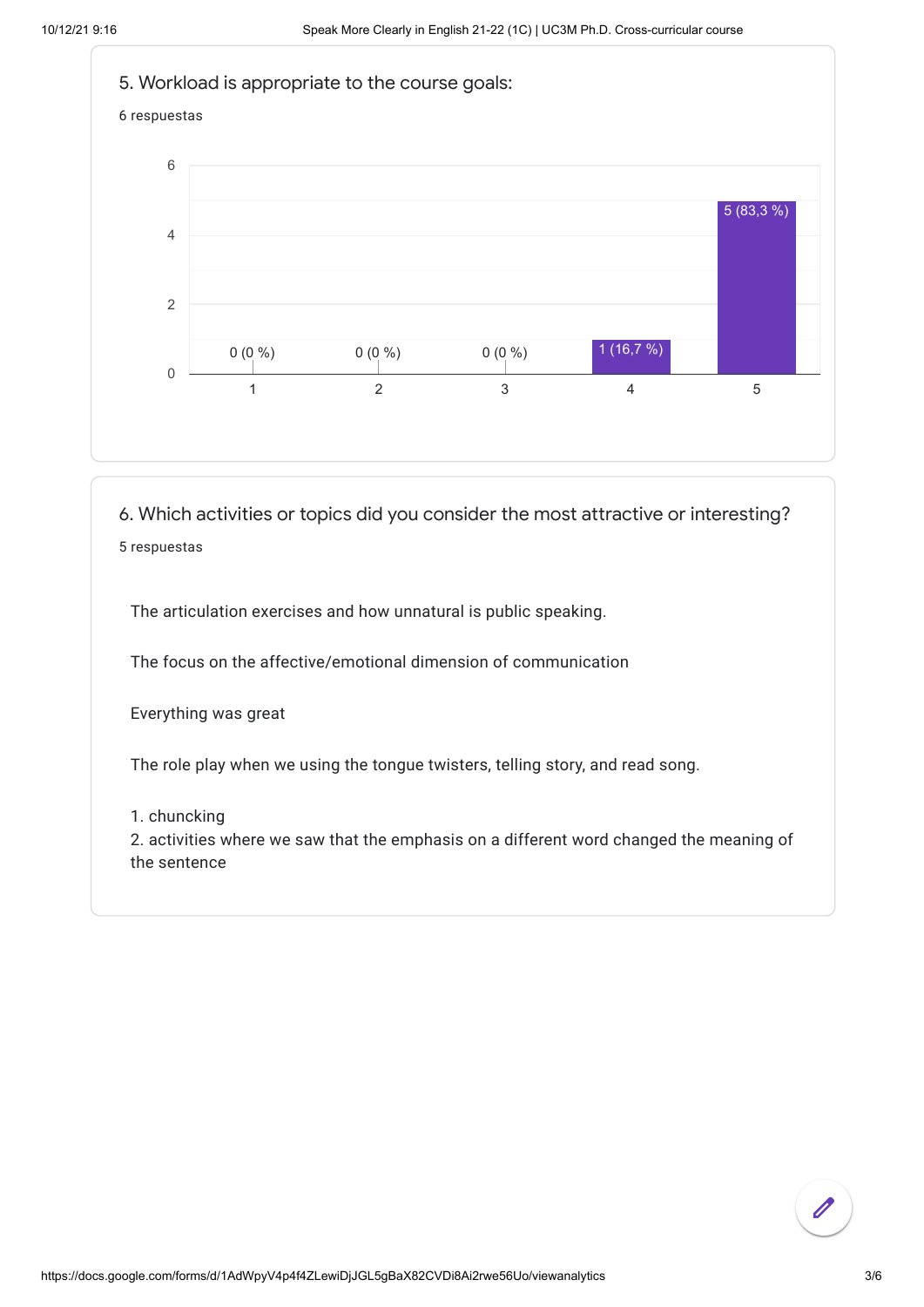7. Areas for improvement: please tell us what you think is missing.

4 respuestas

I think if this course had more days, that would be really awesome. Besides that, I think it's pretty neat as it is.

Everything was ok, the professor was awsome

Some tips for future practices.

some exercises regarding our goal, maybe, it'd better than a song, explaining something of our thesis.

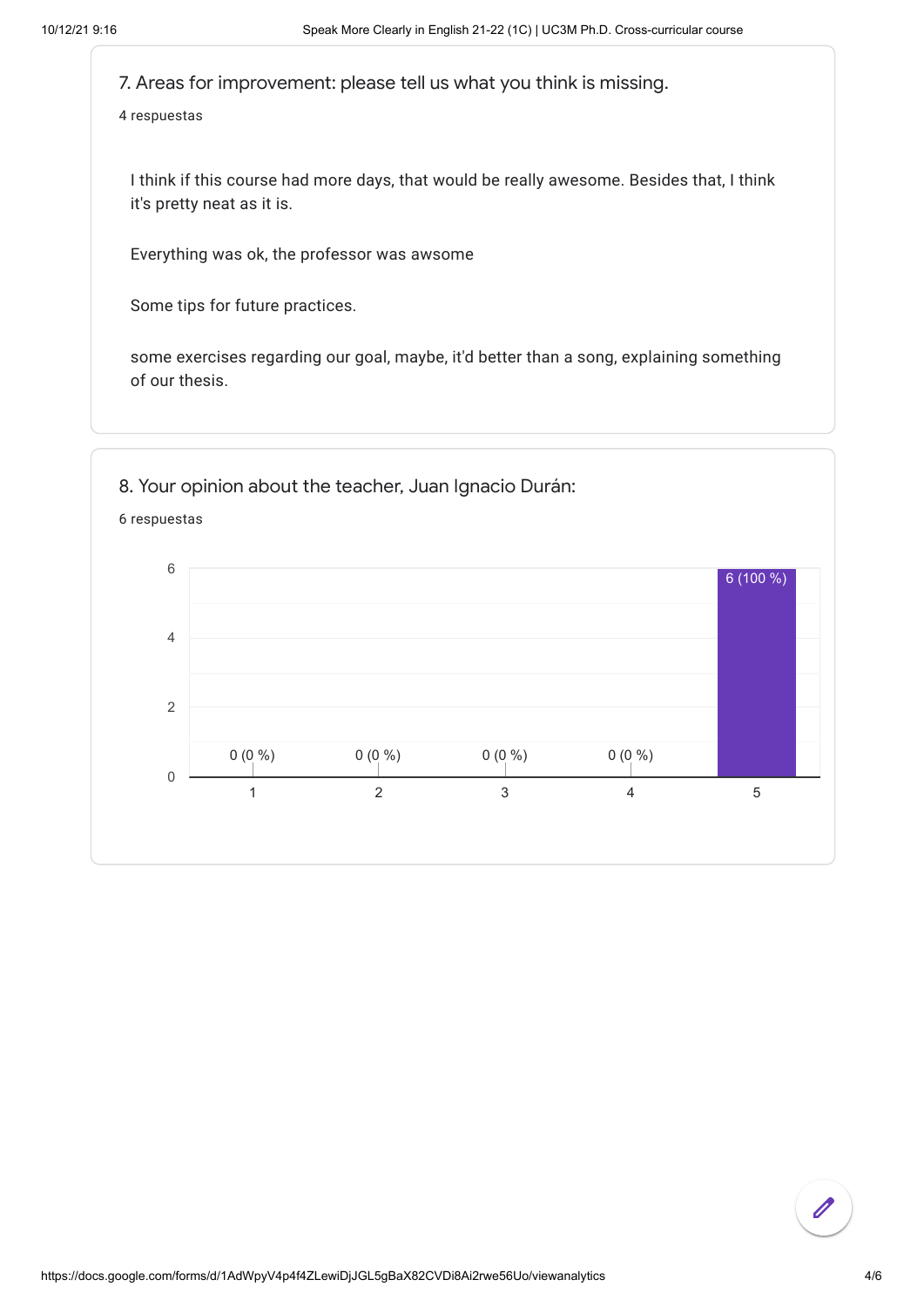

## 11. Comments (optional)

3 respuestas

Great professor.

No comments

Juan Ignacio gives everything for the students. he takes time to help us and to gives us good feedback